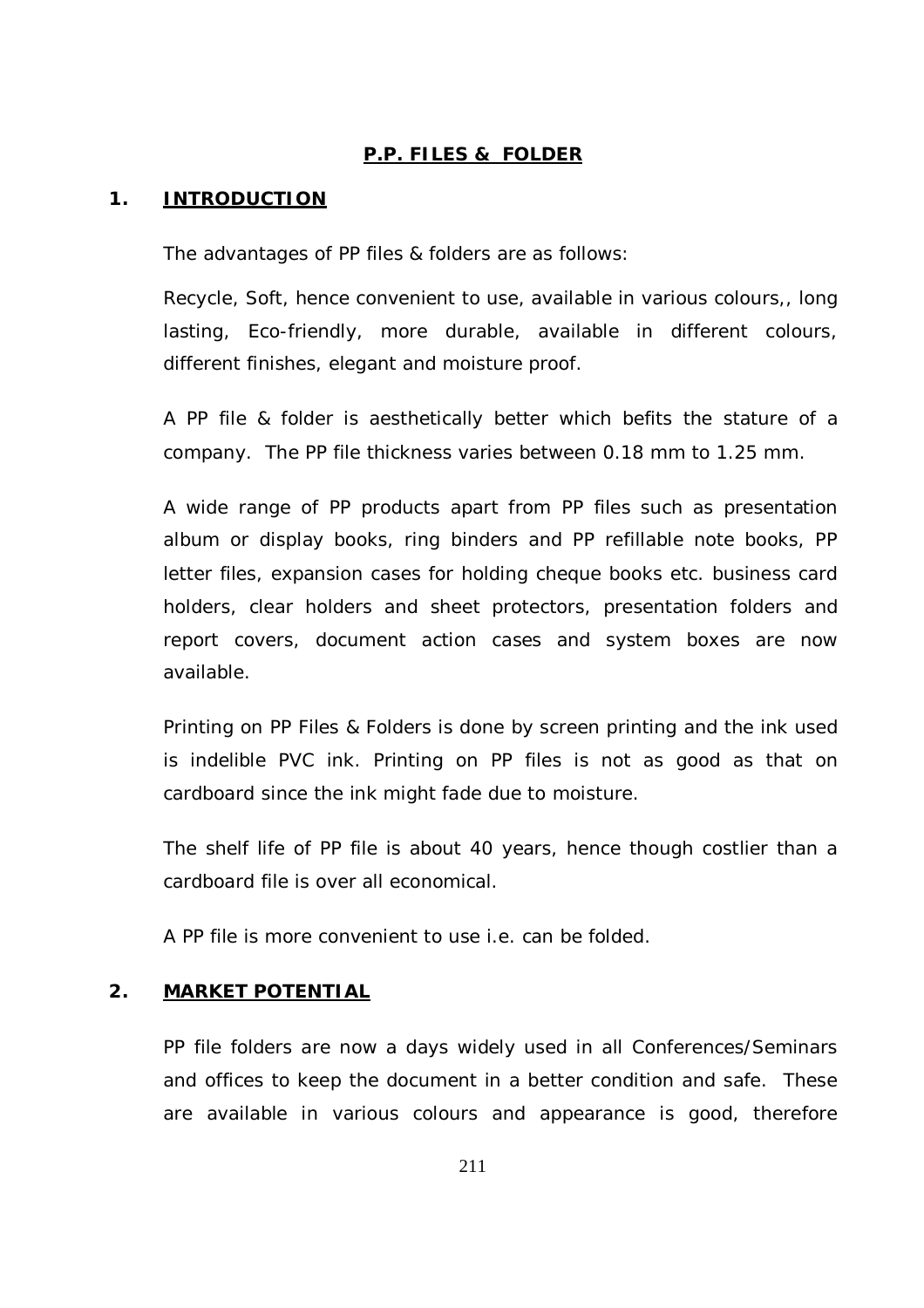preferred to a card board files. The consumption of IP Sheet during 2004-05 was 7 KT, which is likely to increase to 22 KT by 2010-11, as projected by working group on Petrochemicals, Min. of Chemicals & Fertilizers./ Two layer PP sheet upto 0.15 mm thickness is suitable for different types of stationery materials, which is rapidly gaining market acceptance in India.

## **3. BASIS & PRESUMPTIONS**

(i) The output capacity is taken as 120 Kgs/hr. The unit will work at 20 hrs. per day for 25 working days in a month and 300 days in a year. The output capacity may vary from machinery to machinery and the cost of machinery may also vary from supplier to supplier.

(ii) The time period for achieving the full envisaged capacity utilisation is six months

- (iii) The labour wages are as per the prevailing rates in the market
- (iv) The rate of interest for fixed and working capital is taken as 12 per cent
- (v) The margin money requirement for this project is 30 per cent
- (vi) The pay back period of this project is 5 years
- (vii) The rate of land is taken @ Rs. 500/-per sq. mtr. and construction charges are taken @ Rs. 3500 per sq. mtr. This may also vary from place to place.
- (viii) The present profile has to be updated taking into prevailing cost of land, building, machinery etc. at the time of implementation of the project

## **4. IMPLEMENTATION SCHEDULE**

| The Time requirement for preparation of Project report : | I wo      |
|----------------------------------------------------------|-----------|
| months                                                   |           |
| Time requirement for selection of Site                   | One month |
|                                                          |           |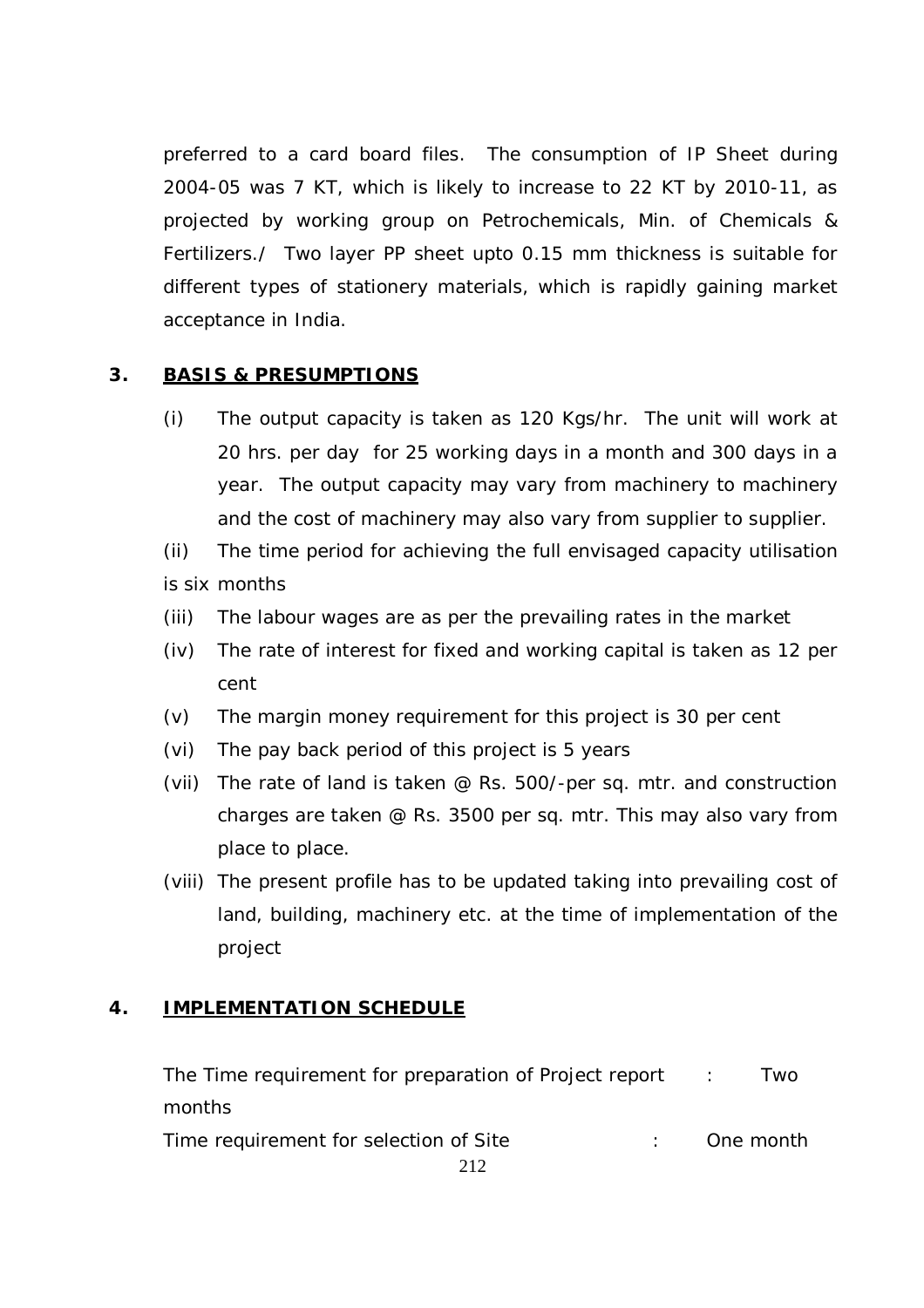| Time required for registration as Small Scale Unit                                         | One.         |
|--------------------------------------------------------------------------------------------|--------------|
| Week                                                                                       |              |
| Time required for acquiring the loan<br>Machinery procurement, erection and commissioning: | Three months |
| Recruitment of labourer etc.                                                               | One month    |
| Trial runs                                                                                 | One month    |

#### **5. TECHNICAL ASPECT**

#### MANUFACTURING PROCESS

The extruder is often equipped with a gear pump to regulate output and control sheet thickness and quality, two crucial aspects of sheet production. The slot die, with the die lip opening set slightly greater than the desired sheet thickness, extrudes the melt at  $200^{\circ}$  C to  $230^{\circ}$  C, horizontally into a nip between two rolls of a three roll stack. A small bead of melt is usually built up in the first nip so that

the surface of the sheet may be polished by the bottom roll prior to being cooled by the central roll. This action helps provide uniform thickness across the sheet and gives a smoother surface to the air side of the sheet. Except in very thick sheets, crystallisation is usually complete through the thickness before leaving the first cooling roll, and the second cooling roll is simply for the removal of additional heat. The sheet passes over a roller conveyor, which sometime will employ fans to measuring device, the sheet is cut and stacked, or wound into rolls. Mono and multilayer films upto 150 micro thickness are used to manufacture plain and embossed film rolls to make stationery files of different types. There lies tremendous opportunities considering the ever increasing demand for high value products of such kind.

Normally, 2 layer comprises of Homopolymer & Copolymer of PP having closer MFI values. The machine can also process very thin second layer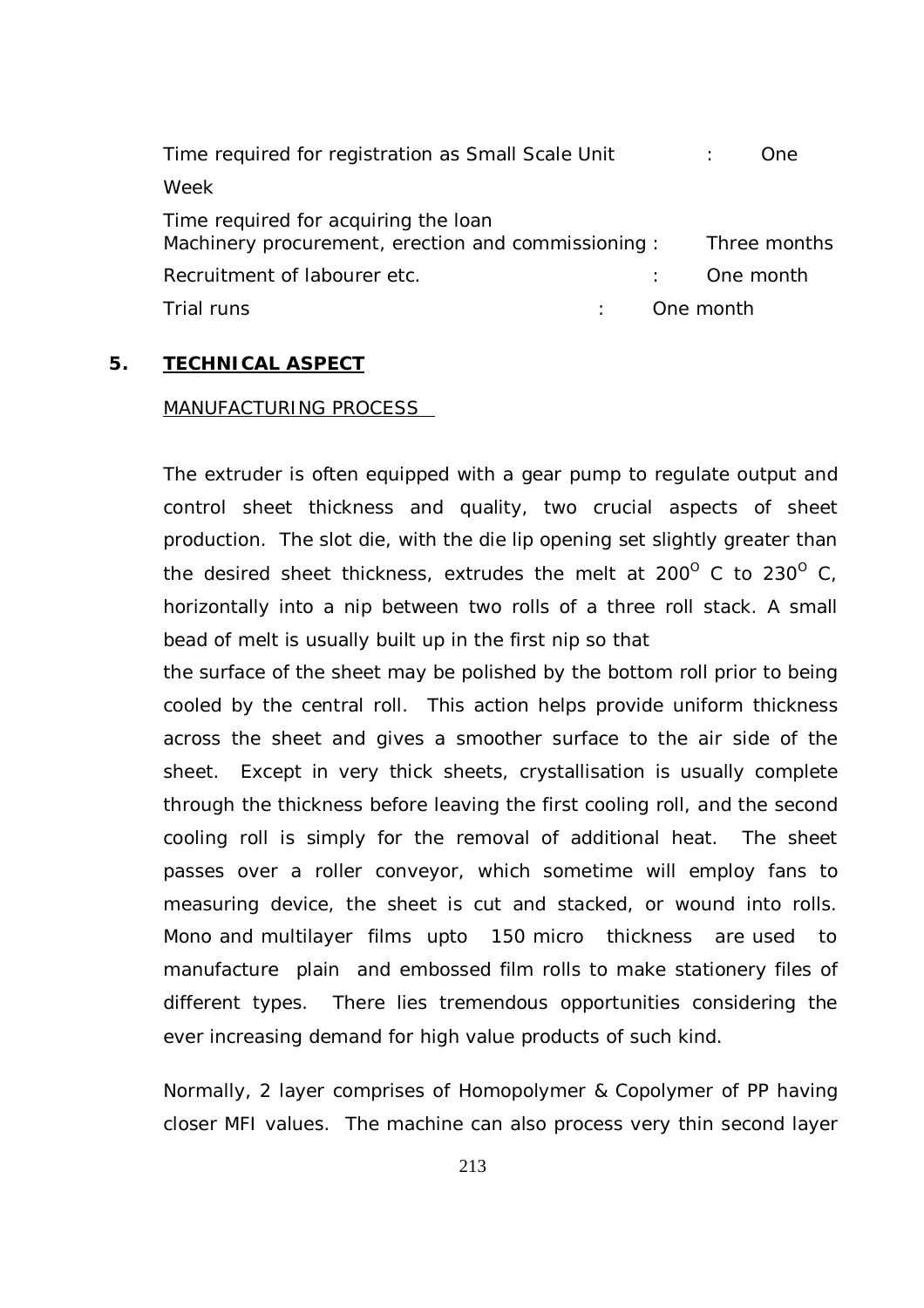of material having higher sealing properties. By having this stationery products such as files, folders, box files, computer disk covers etc. can have better bonding between two meeting surfaces.

Sheet lines vary greatly in size, but most of the production occurs within a fairly narrow band, especially for PP Sheet thickness of 0.2 mm to 10 mm are possible, but anything over 6 mm is unusual. Most of the production is near 1 mm which is also the point below which the sheet is rolled and over which it is cut and stacked.

### **6. QUALITY & STANDARD**

As per customer's specification.

## **7. PRODUCTION CAPACITY** (Per Annum)

| (a)<br>Quantity (M.T.) |  |  | 720 |  |
|------------------------|--|--|-----|--|
|------------------------|--|--|-----|--|

(b) Value (Rs.) : 6,98,40,000.00

## **8. TOTAL POWER REQUIREMENT**

Total connected load (KW) : 200

#### **9. POLLUTION CONTROL MEASURES**

The unit does not create any pollution. However, a proper ventilation should be made in the processing area for the better circulation of the fresh air.

#### **10. ENERGY CONSERVATION**

Entrepreneurs may select energy efficient machinery and proper planning has also to be made for saving energy in the unit.

#### **11. FINANCIAL ASPECT**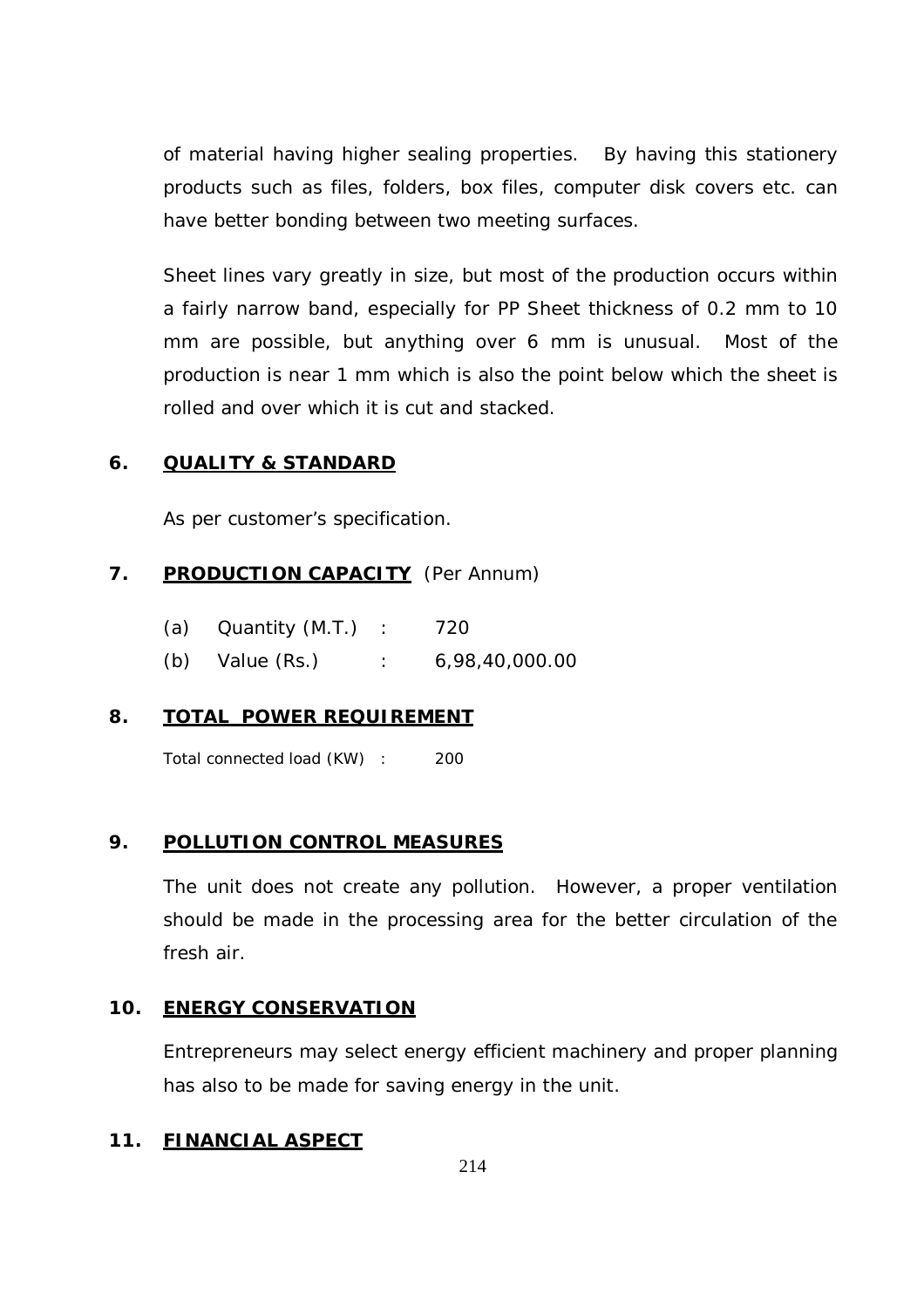## A. FIXED CAPITAL

| i)<br>(Rs.) | LAND & BUILDING: Area sq. mtrs. Rate Rs. per Sq.                                                                                         |                                              |            | mtr.                                 |
|-------------|------------------------------------------------------------------------------------------------------------------------------------------|----------------------------------------------|------------|--------------------------------------|
|             | Land                                                                                                                                     | 300                                          | 500        | 1,50,000.00                          |
|             | <b>Building</b>                                                                                                                          | 100                                          |            | 3500                                 |
| 3,50,000.00 |                                                                                                                                          |                                              |            |                                      |
|             |                                                                                                                                          |                                              |            | Total: 5,00,000.00<br>-------------- |
| ii)         | <b>MACHINERY &amp; EQUIPMENT:</b>                                                                                                        |                                              |            |                                      |
| (Rs.)       | Sr. No. Description of machines                                                                                                          |                                              | Qty.(Nos.) |                                      |
|             | (a) Production Unit                                                                                                                      |                                              |            |                                      |
|             |                                                                                                                                          | i) Extrusion Machine Cap. 120 Kgs./hr.       |            |                                      |
|             | 1,00,00,000.00                                                                                                                           |                                              |            |                                      |
|             | ii) Cooling Tower                                                                                                                        |                                              |            |                                      |
|             | 2,00,000.00                                                                                                                              |                                              |            |                                      |
|             | iii) Scrap Grinder                                                                                                                       |                                              |            |                                      |
|             | 1,00,000.00                                                                                                                              |                                              |            |                                      |
|             | iv) Screen Printing Machine                                                                                                              |                                              |            |                                      |
|             | 1,50,000.00                                                                                                                              |                                              |            |                                      |
|             | v) Compressor                                                                                                                            |                                              |            | 1,00,000.00                          |
|             | (b) Testing Equipment & Other Accessories                                                                                                |                                              |            |                                      |
|             | 50,000.00                                                                                                                                |                                              |            |                                      |
|             | (c) Electrification & Installation @ 10% of cost & machinery<br>10,50,000.00<br>$(a)$ & $(b)$<br>(d) Pre-operative expenses<br>50,000.00 |                                              |            |                                      |
|             | 1,16,00,000.00                                                                                                                           | Total cost of machinery & equipment (a to d) |            |                                      |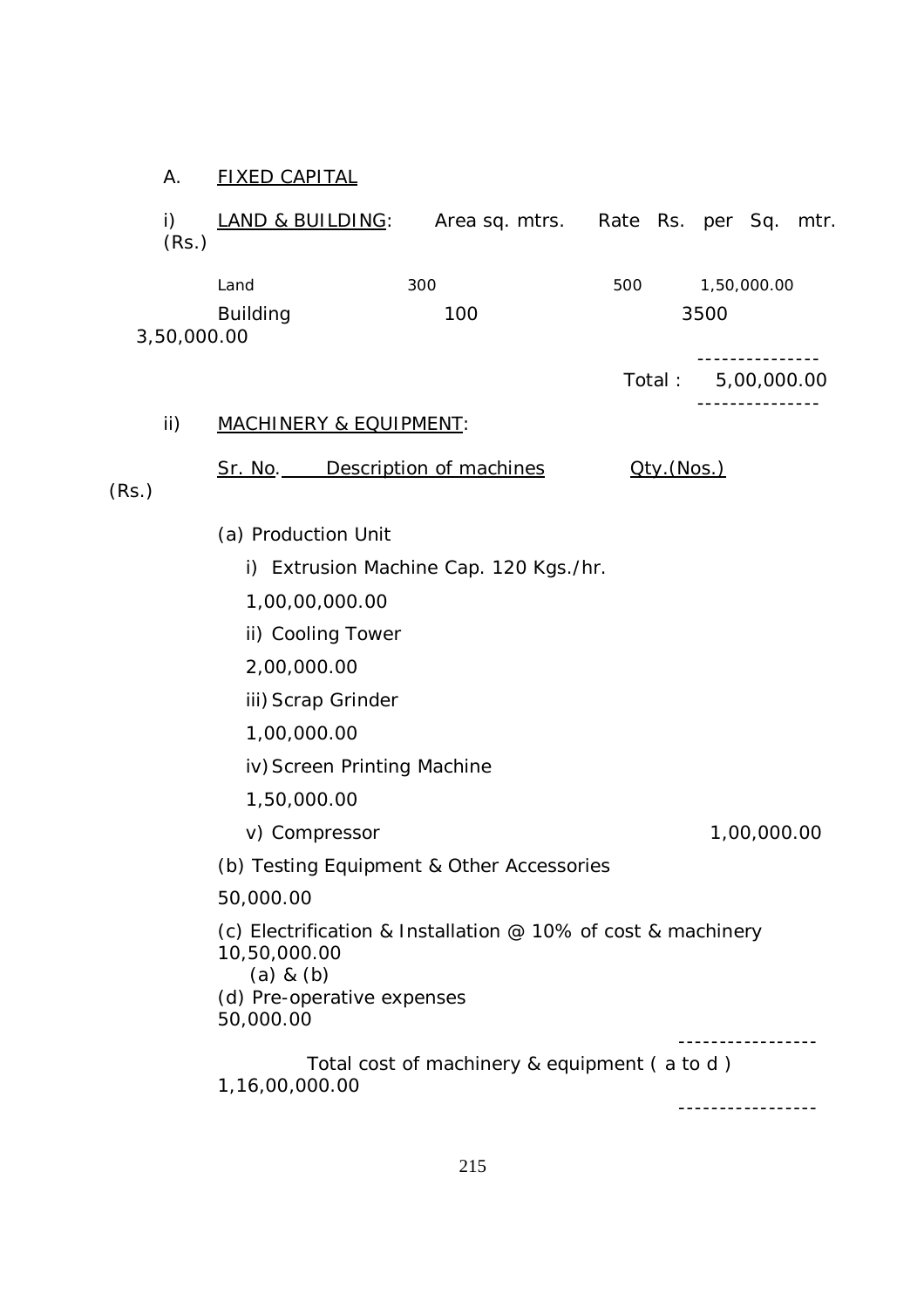(e) Cost of Moulds & Dies

2,00,000.00

(f) Cost of Office Equipment/Furniture/Computers etc. 3,00,000.00

-----------------

Total: 1,16,00,000.00

------------------

106

Fixed Capital =  $(i) + (ii) = 5,00,000.00 + 1,16,00,000.00$ =1,21,00,000.00

#### B. WORKING CAPITAL

## i) Staff and Labour (Per Month)

| Designation                                      | Nos. |    | Salary (Rs.)             |           |
|--------------------------------------------------|------|----|--------------------------|-----------|
| (Rs.)                                            |      |    |                          |           |
|                                                  |      |    |                          |           |
| Production Engineer/Manager01                    |      |    | 10,000.00                | 10,000.00 |
| <b>Sales Executive</b>                           | 01   |    | 5,000.00                 | 5,000.00  |
| Accountant-cum-Store Keeper                      |      | 01 | 4,000.00                 |           |
| 4,000.00                                         |      |    |                          |           |
| Watchman                                         | 02   |    | 3,000.00                 | 6,000.00  |
| <b>Skilled Workers</b>                           | 02   |    | 3,500.00                 | 7,000.00  |
| Helpers                                          | 03   |    | 3,000.00                 | 9,000.00  |
|                                                  |      |    |                          | 41,000.00 |
| Add perquisite $@$ 10% of the Salary<br>4,100.00 |      |    |                          |           |
|                                                  |      |    | Total:                   | 45,100.00 |
|                                                  |      |    | Or Say Rs.               | 45,000.00 |
| ii)<br>Raw Material (Per Month)<br>(Dc)          |      |    | Qty. (M.T.) Rate Rs./M.T |           |

(Rs.)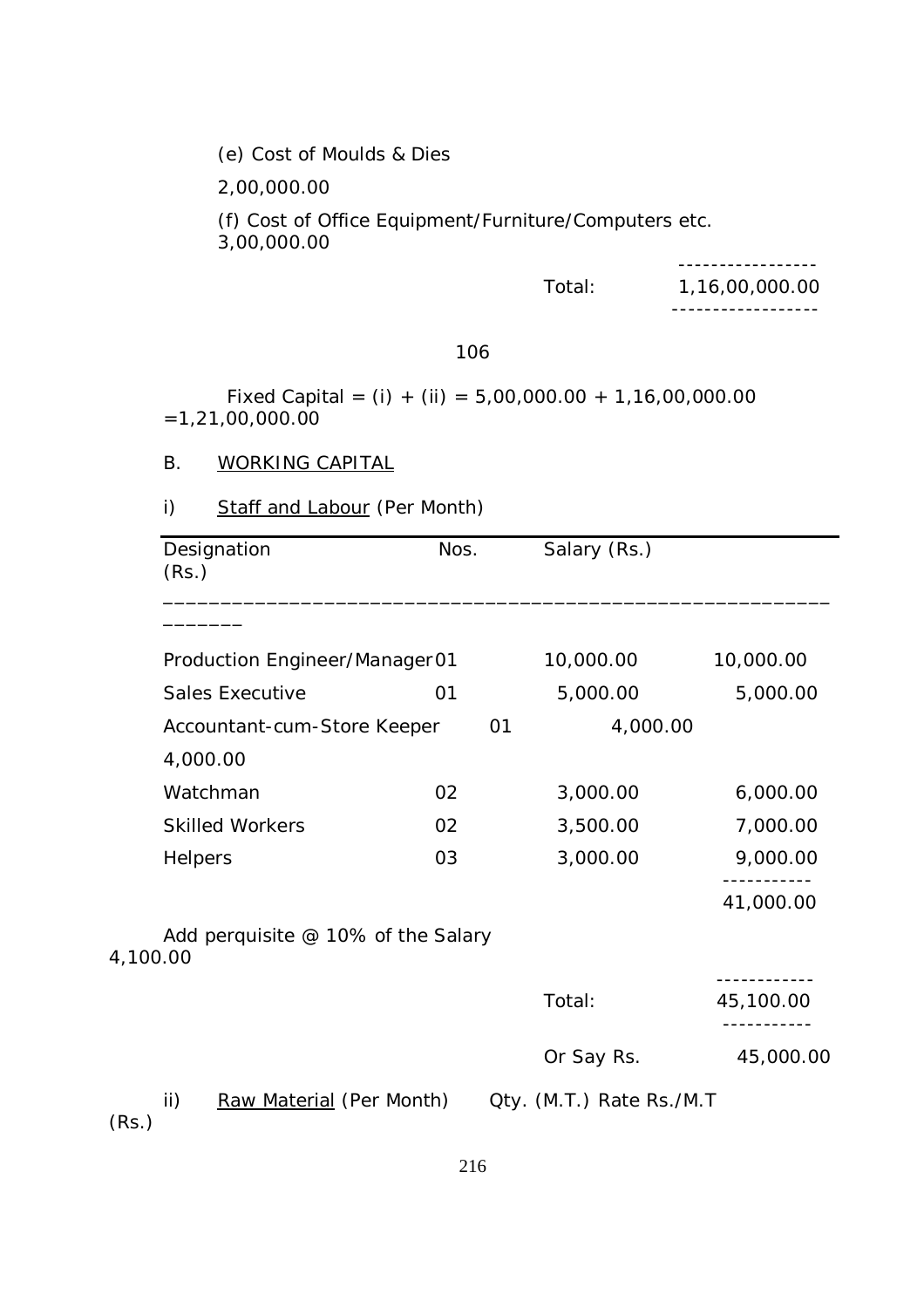|          | 45,00,000.00 |               | Polypropylene Granules<br>60                                    |        | 75,000 |             |
|----------|--------------|---------------|-----------------------------------------------------------------|--------|--------|-------------|
|          | iii)         |               | Utilities (per month):                                          |        |        | (Rs.)       |
|          |              | a)            | Power<br>(60% utilisation x 200 KW x 500 hrs. x Rs. 5 per unit) |        |        | 3,00,000.00 |
| 1,000.00 |              | b)            | Water                                                           |        |        |             |
|          |              |               |                                                                 | Total: |        | 3,01,000.00 |
|          | iv)          |               | Other Contingent Expenses (Per month)                           |        |        | (Rs.)       |
|          |              | jjj)          | Repairs and Maintenance<br>1,000.00                             |        |        |             |
|          |              | b)            | <b>Transportation Charges</b>                                   |        |        | 4,000.00    |
|          |              | $\mathsf{c})$ | Postage and stationery                                          |        |        | 1,000.00    |
|          |              | d)            | Telephone/Fax/Computer                                          |        |        |             |
|          |              |               | 2,000.00                                                        |        |        |             |
|          |              | e)            | <b>Consumable Stores</b>                                        |        |        |             |
|          | 1,000.00     |               |                                                                 |        |        |             |
|          |              | f)            | Advertisement & Publicity                                       |        |        |             |
|          | 1,000.00     |               |                                                                 |        |        |             |
|          |              |               | 107                                                             |        |        |             |
|          |              | g)            | Insurance                                                       |        |        | 10,000.00   |
|          |              | h)            | Miscellaneous Expenses<br>1,000.00                              |        |        |             |
|          |              |               |                                                                 |        | Total: | 21,000.00   |
| 12.      |              |               | <b>TOTAL WORKING CAPITAL (Per Month)</b>                        |        |        | (Rs.)       |
|          | $\mathsf{i}$ |               | Staff and Labour                                                |        |        | 45,000.00   |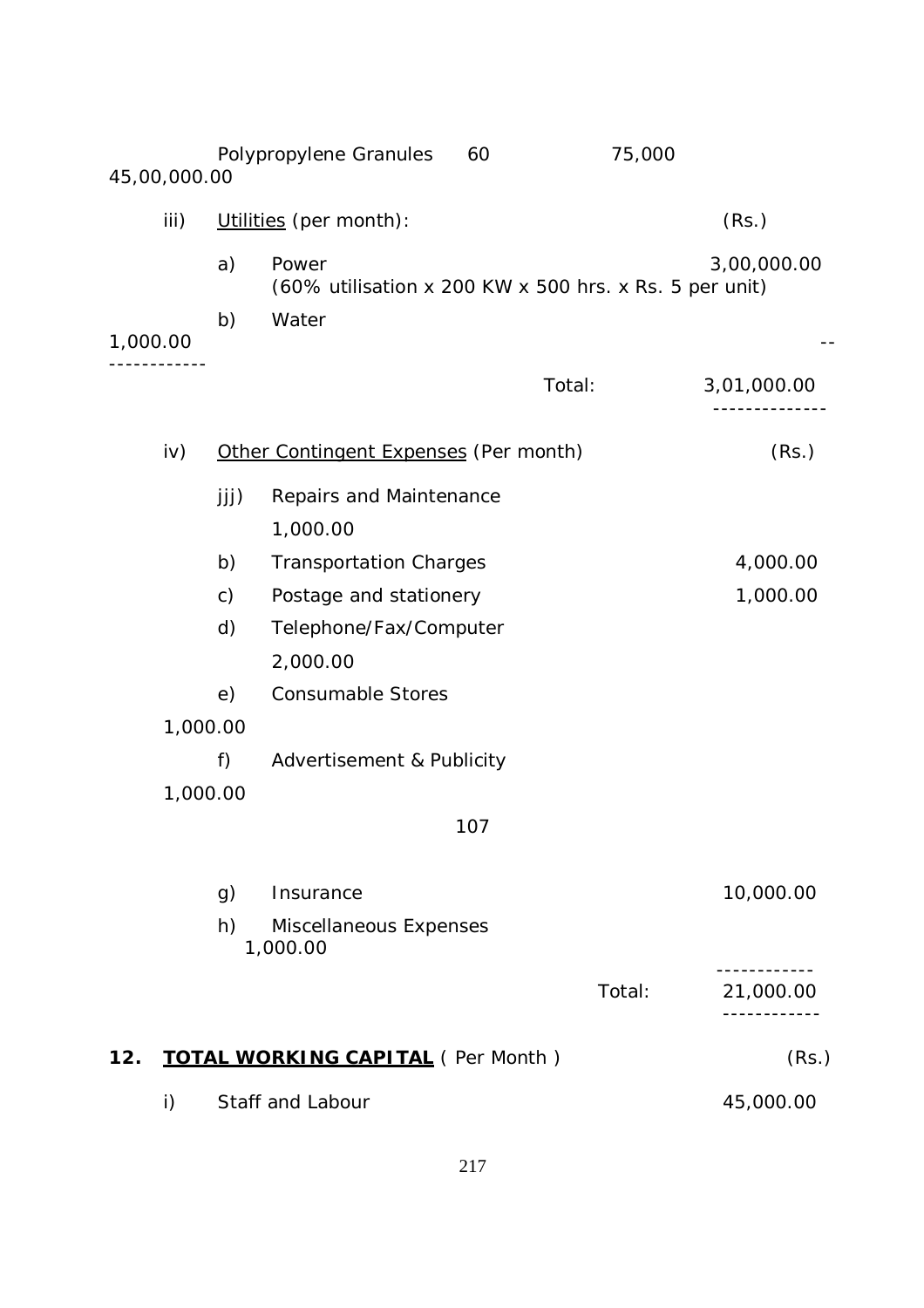ii) Raw Material 45,00,000.00 iii) Utilities 3,01,000.00 iv) Other Contingent Exp. 21,000.00 ------ --------- Total: 48,67,000.00 --------------- Working Capital for 3 months 1,46,01,000.00 **13. TOTAL CAPITAL INVESTMENT** (Rs.) A. Fixed Capital 1,21,00,000.00 B. Working Capital for 3 months 1,46,01,000.00 ----------------- Total: 2,67,01,000.00 ----------------- **14. FIANCIAL ANALYSIS** (Rs.) A. Cost of Production (per year) (300 days) (a) Total Recurring Cost 5,84,04,000.00 (b) Depreciation on building @ 5% 17,500.00 (c) Depreciation on machinery& equipment @ 10% 11,60,000.00 (d) Depreciation on Dies, Moulds & office equipment 1,00,000.00 @ 20% (f) Interest on total Capital Investment @ 12% 32,04,120.00 -----------------

Total: 6,28,85,620.00

-----------------

Or Say Rs.

6,28,86,000.00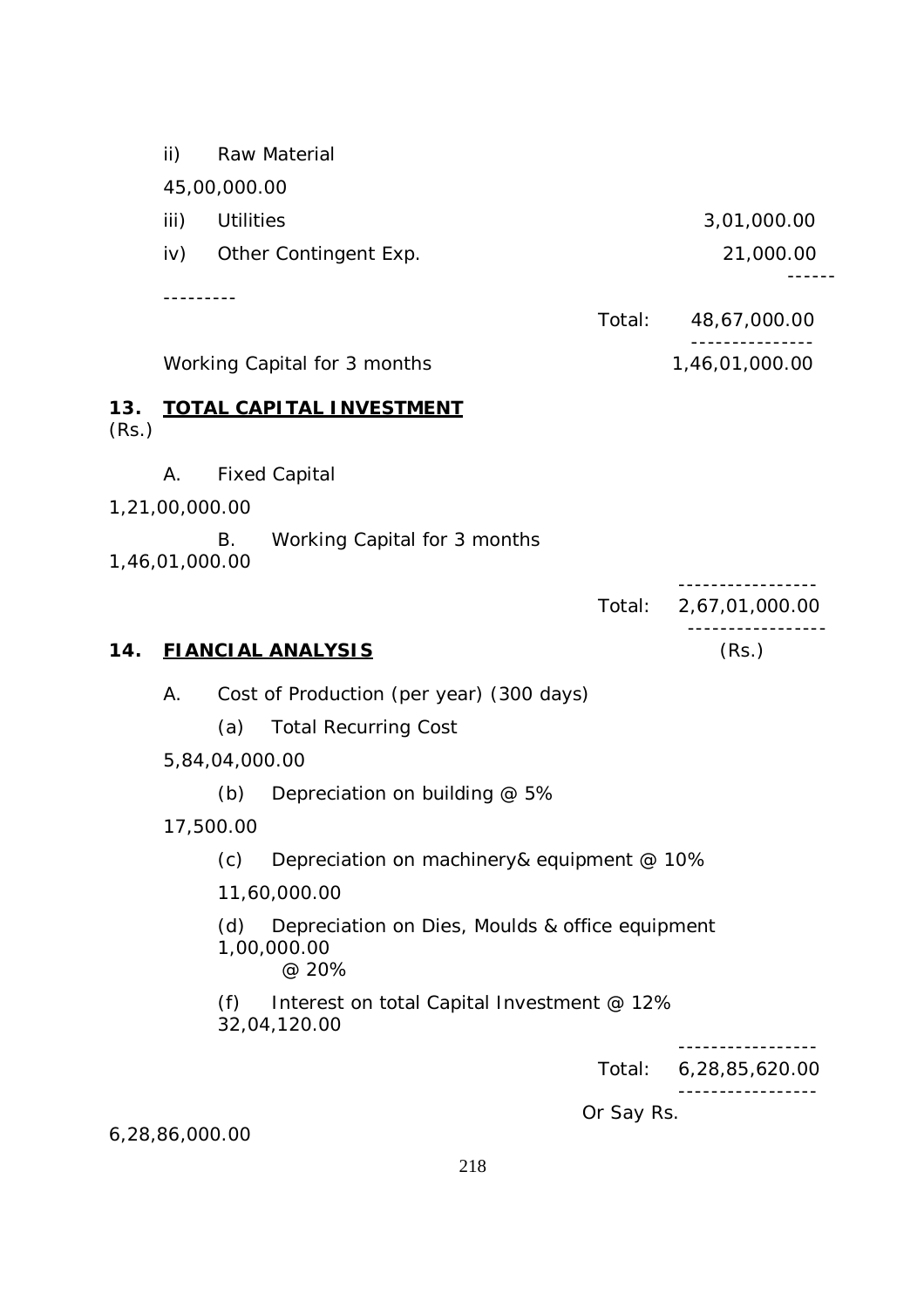B. Sales/Turn over (per year)

|              | <u>Item</u>    |                                        |     | <u> Oty (MT)</u>                               | Rate (MT)        |         | Value (Rs.) |             |
|--------------|----------------|----------------------------------------|-----|------------------------------------------------|------------------|---------|-------------|-------------|
|              |                | P.P. Files & Folders<br>6,98,40,000.00 |     | 720                                            |                  | 97,000  |             |             |
| C.           |                | Net Profit (Per year)                  |     |                                                |                  |         |             |             |
|              | (Rs.)          |                                        |     | Sales $(Rs)$ – Cost of Production $(Rs.)$      |                  |         | $=$         | Profit      |
| 69,54,000.00 |                |                                        |     | 6,98,40,000 - 6,28,86,000                      |                  |         |             | $=$         |
| D.           |                | Net Profit Ratio                       | $=$ | Net Profit x 100<br>Sales                      |                  |         |             |             |
|              |                |                                        | $=$ | 69,54.000 x 100<br>6,98,40,000                 |                  | $=$ $-$ | 9.95 %      |             |
| Ε.           |                | Rate of Return                         |     | $=$<br><b>Total Capital Investment</b>         | Net Profit x 100 |         |             |             |
|              |                |                                        | $=$ | 69,54,000 x 100<br>2,67,01,000                 |                  |         | $=$         | 26.0%       |
| $F_{\perp}$  |                | <b>Break-even Point</b>                |     |                                                |                  |         |             |             |
|              |                | Fixed Cost (Per Year)                  |     |                                                |                  |         |             | (Rs.)       |
|              | a)             |                                        |     | Depreciation on Building @ 5%                  |                  |         |             |             |
|              | 17,500.00      |                                        |     |                                                |                  |         |             |             |
|              | b)             |                                        |     | Depreciation on Machinery & Equipment @ 10%    |                  |         |             |             |
|              |                | 11,60,500.00                           |     |                                                |                  |         |             |             |
|              | $\mathsf{C}$ ) | 1,00,000.00<br>@ 20%                   |     | Depreciation on Moulds/Dies & Office Equipment |                  |         |             |             |
|              | d)             | Insurance                              |     |                                                |                  |         |             | 1,20,000.00 |
|              |                |                                        |     |                                                |                  |         |             |             |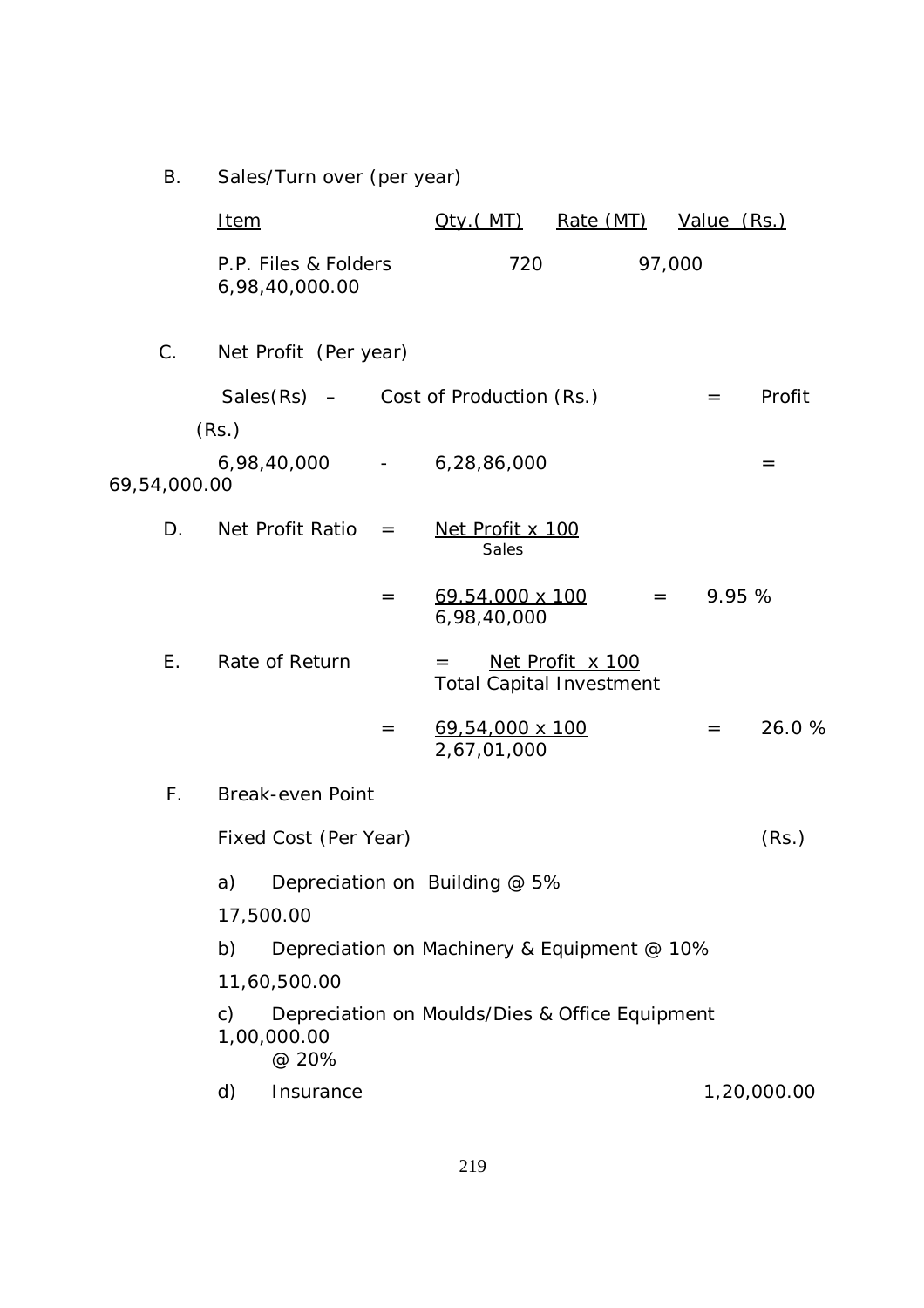|                | e) Interest on total capital investment       |         |                                             |        |                         |
|----------------|-----------------------------------------------|---------|---------------------------------------------|--------|-------------------------|
|                | 32,04,120.00                                  |         |                                             |        |                         |
| f)             | 40% of salary and wages                       |         |                                             |        |                         |
|                | 2,16,000.00                                   |         |                                             |        |                         |
| $\mathfrak{g}$ | 40% of other contingent expenses<br>52,800.00 |         |                                             |        |                         |
|                |                                               |         |                                             | Total: | 48,70,420.00            |
|                | Net Profit (Per Year)                         |         |                                             |        | Or Say Rs. 48,70,000.00 |
|                | $B.E.P.$ %                                    | $=$ $-$ | Fixed Cost x 100<br>Fixed Cost + Net Profit |        |                         |
|                |                                               | $=$ $-$ | 48,70,000 x 100<br>48,70,0000 + 69,54,000   |        |                         |
|                |                                               | $=$ $-$ | 48,70,000 x 100<br>1, 18, 24, 000           |        |                         |
|                |                                               | $=$     | 41.18 %                                     |        |                         |

#### **P.P. PAINT CONTRAINERS – HALF LTR. TO 20 LTRS.**

#### **1. INTRODUCTION**

Paint containers are the packaging medium used for storage, handling and distribution of paints. It consists of a container, lit and a handle, which are made from Polypropylene (PP) & High Density Polyethylene (HDPE). However, this profiles is based on Polypropylene. These are made by injection moulding process, giving a single piece seamless bottom and pilfer proof design. Generally P.P. Copolymer (PPCP) is used for paint containers. It offers many advantages over conventional tin containers like light weight, good aesthetic appeal, better stackability, rust and dent free, scratch proof, reusability, sturdy handles etc.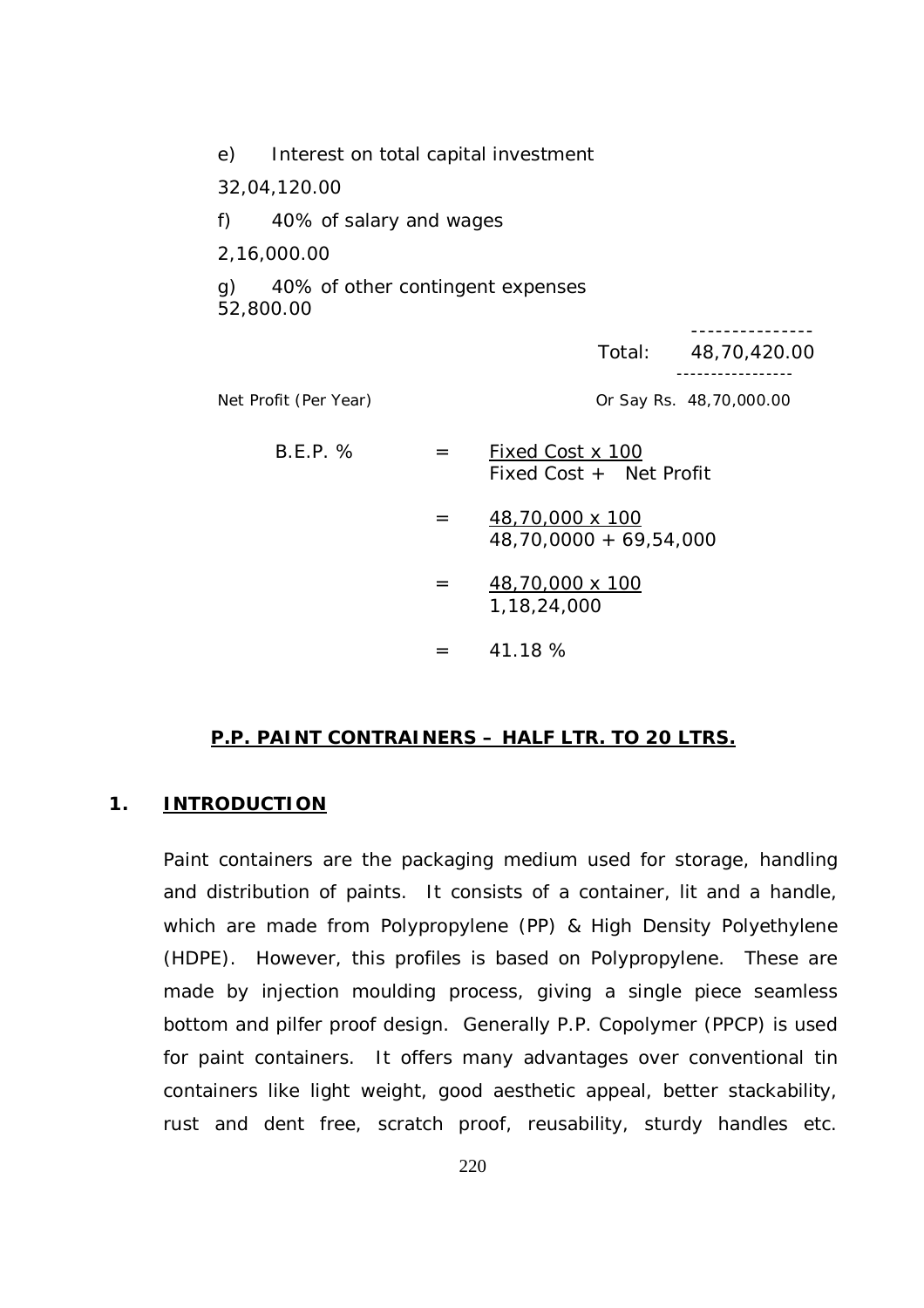resulting in a better performance and the best shelf appeal to the customer.

The plastic containers are usually produced in the range of ½ ltr. to 20 ltrs. Type of closures vary depending upon size of article and mould design but can be plug type or positive seal. The walls of containers are non-tapered and hence it is easy to wrap a label or have direct printing.

### **2. MARKET POTENTIAL**

The total installed capacity of paint containers in the country is more than 1000 tons P.A. Hence there is good requirement for Plastic Containers, which are replacing the traditional metal containers. With the increase in population and rise in standard of living, the demand for residential and office accommodation is rising in future, there will be good demand for the paints, which will be packed in the plastic containers.

#### **3. BASIS & PRESUMPTIONS**

- (i) The output capacity is taken as 100 Kgs/hr. The unit will work at 20 hrs. per day for 25 working days in a month and 300 days in a year. The output capacity may vary from machinery to machinery and the cost of machinery may also vary from supplier to supplier.
- (ii) The time period for achieving the full envisaged capacity utilisation is six months
- (iii) The labour wages are as per the prevailing rates in the market
- (iv) The rate of interest for fixed and working capital is taken as 12 per cent
- (v) The margin money requirement for this project is 30 per cent
- (vi) The pay back period of this project is 5 years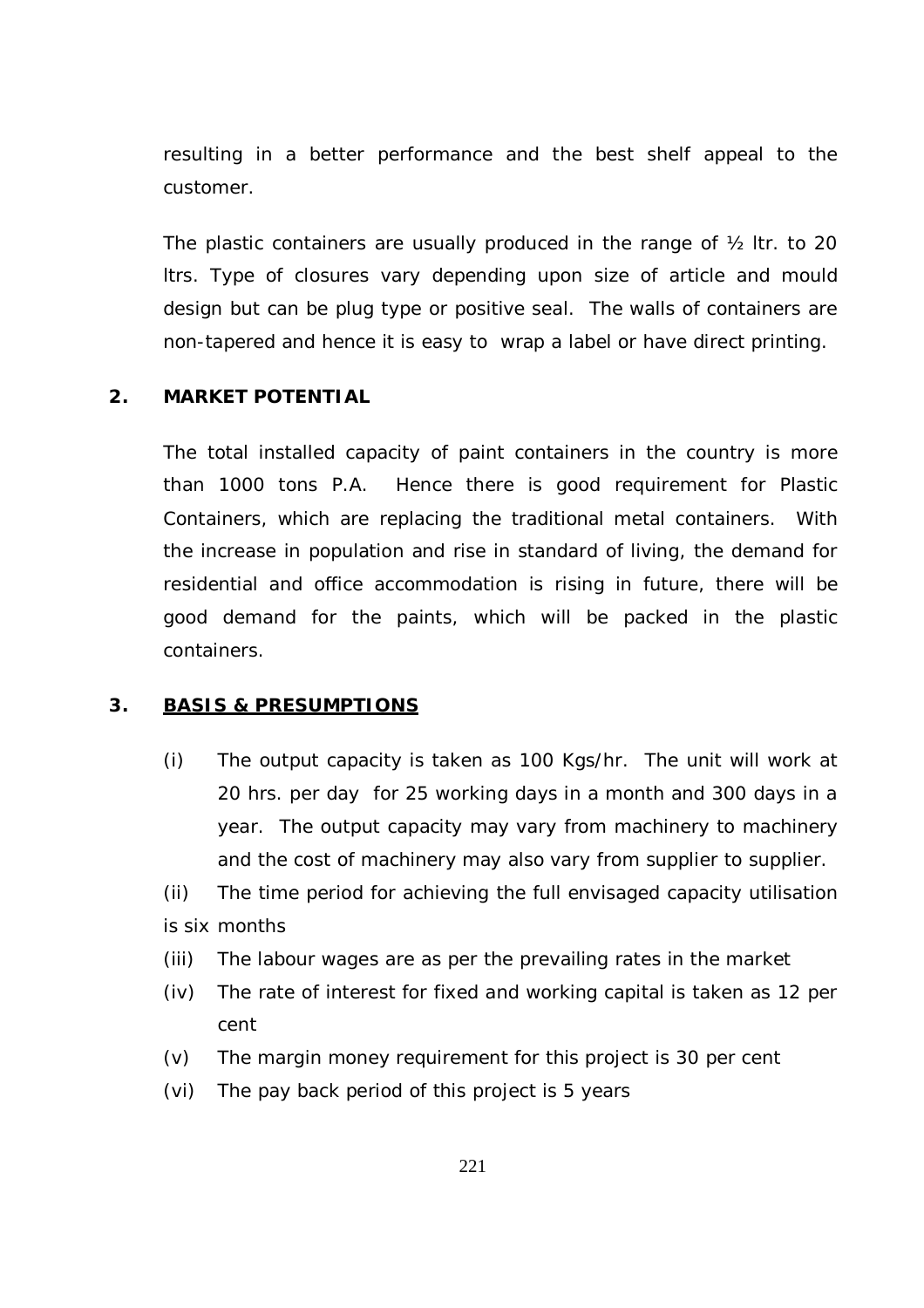- (vii) The rate of land is taken @ Rs. 500/-per sq. mtr. and construction charges are taken @ Rs. 3500 per sq. mtr. This may also vary from place to place.
- (viii) The present profile has to be updated taking into prevailing cost of land, building, machinery etc. at the time of implementation of the project

## **4. IMPLEMENTATION SCHEDULE**

| The Time requirement for preparation of Project report :                                   | Two          |
|--------------------------------------------------------------------------------------------|--------------|
| months                                                                                     |              |
| Time requirement for selection of Site                                                     | One month    |
| Time required for registration as Small Scale Unit                                         | One          |
| Week                                                                                       |              |
| Time required for acquiring the loan<br>Machinery procurement, erection and commissioning: | Three months |
| Recruitment of labourer etc.                                                               | One month    |
| Trial runs                                                                                 | One month    |

## **5. TECHNICAL ASPECT**

## MANUFACTURING PROCESS

The containers are manufactured by the usual injection moulding process. Raw materials are fed in the injection moulding machine, where it is plasticized and then injected into the special mould of the container. Product is allowed to cool within mould and then ejected. The real expertise lies in the post forming operation, which is performed on the container. There is a curing time of 45 minutes between moulding and post forming stage, which is carried out in cold operation. Firstly the edges of the containers are folded in wards. In the sizing the outside diameter (OD) of the container is sized upto the final diameter required by using tapered Teflon bush alongwith the vacuum pressure. The sizing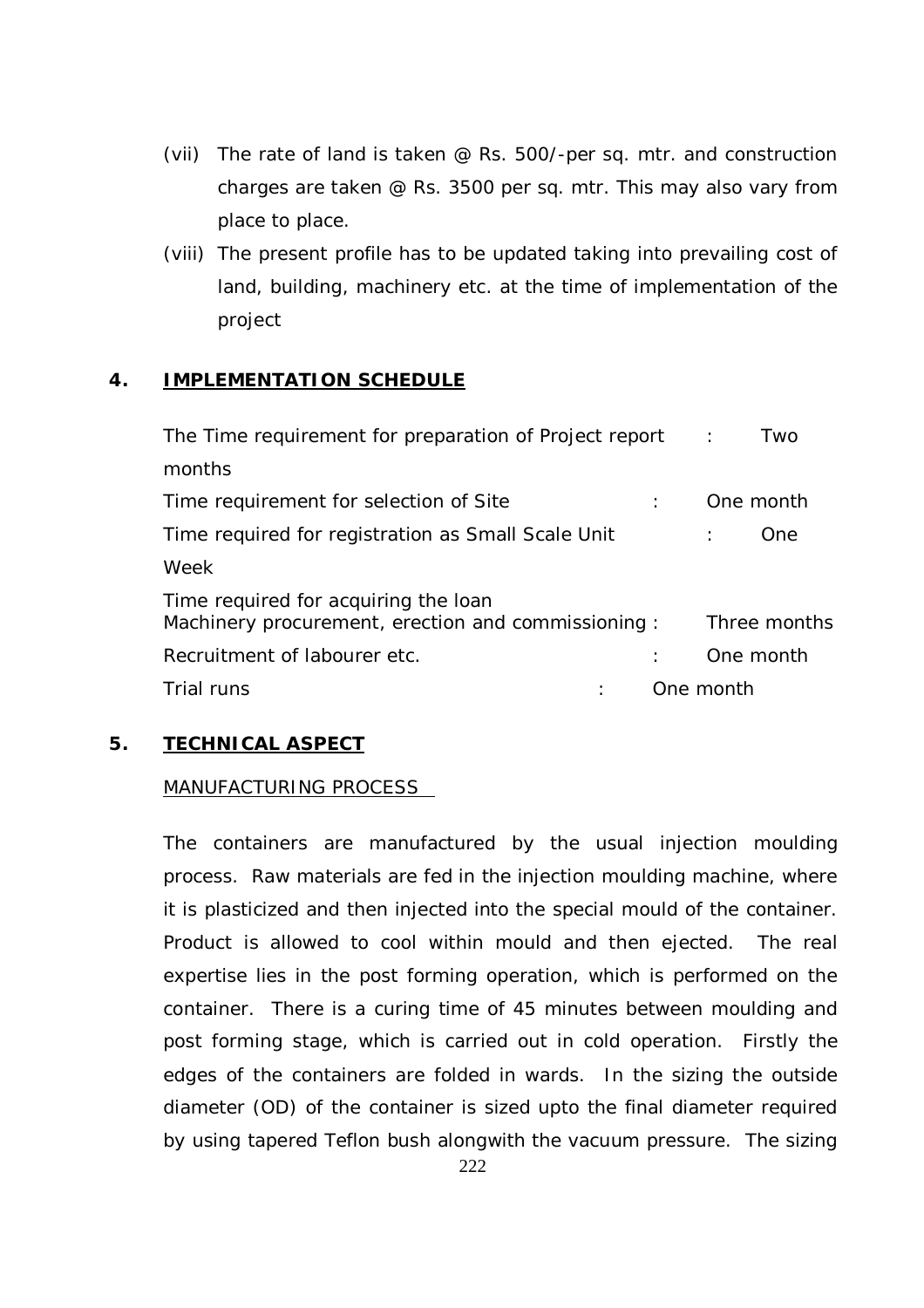OD is always a few mm less than the final OD required as there is some spring back in the OD after sizing is done. Spring back varies for different raw materials and also with climate. Handle holes are punched on the container for handle. Then these are stored for 24 hours. Heat treatment is given on the surface of the

111

container by using LPG gas then to prepare for printing. Printing is then done by screen printing process for 3 colours and if four colours required it can be done by dry off set printing. Various tests are also carried out before selling.

## **6. QUALITY & STANDARD**

Paint Containers can be manufactured as per IS : 2798 : 1964 & 1992 or as per customers' specification

## 7. **PRODUCTION CAPACITY** (Per Annum)

| (a) Quantity $(M.T.)$ : | 600            |
|-------------------------|----------------|
| $(b)$ Value $(Rs.)$     | 6,30,00,000.00 |

## **8. TOTAL POWER REQUIREMENT**

Total connected load (KW) : 265

## **9. POLLUTION CONTROL MEASURES**

The unit does not create any pollution. However, a proper ventilation should be made in the processing area for the better circulation of the fresh air.

## **10. ENERGY CONSERVATION**

Entrepreneurs may select energy efficient machinery and proper planning has also to be made for saving energy in the unit.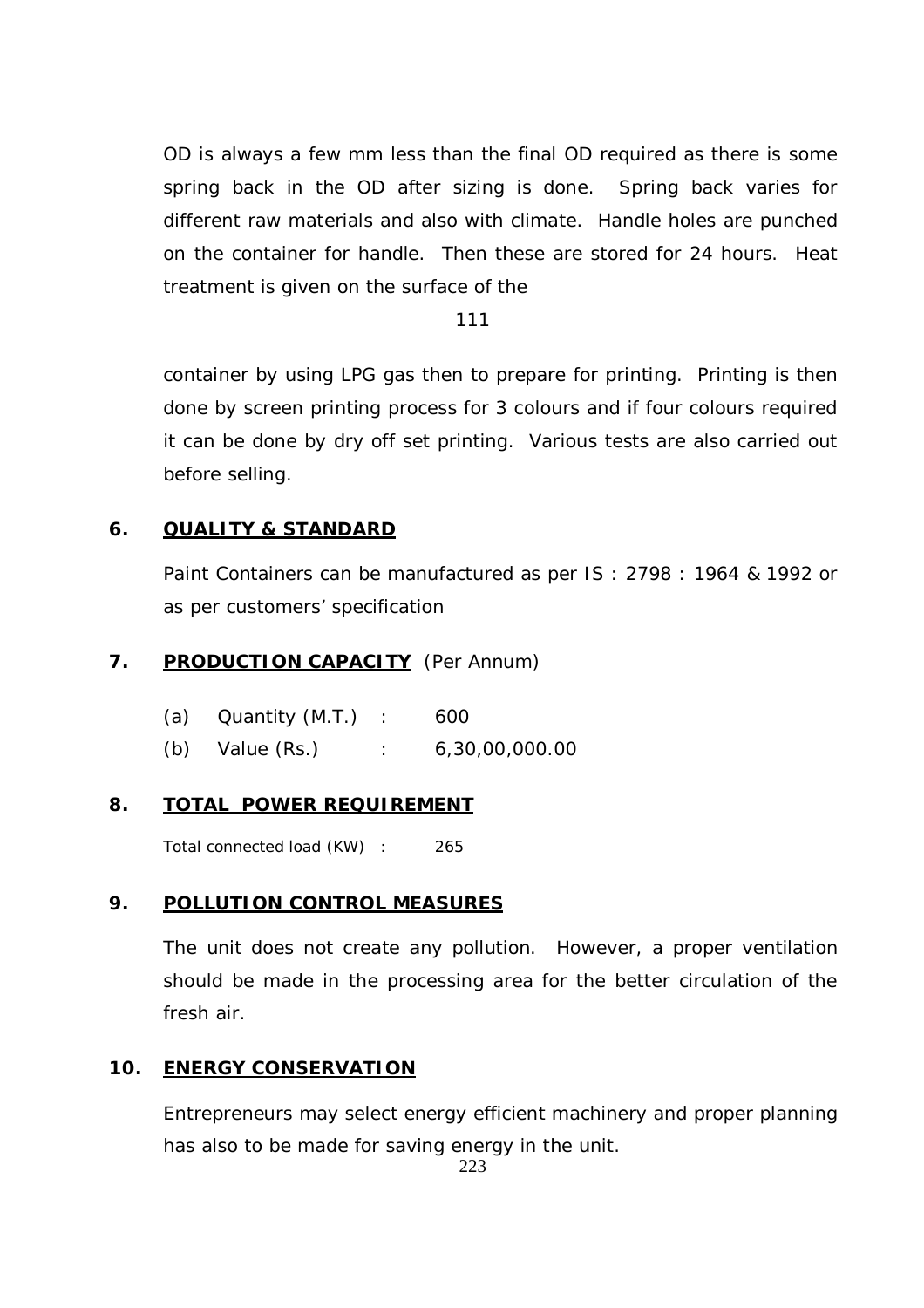## **11. FINANCIAL ASPECT**

# A. FIXED CAPITAL

i) LAND & BUILDING: Area sq. mtrs. Rate Rs. per Sq. mtr. (Rs.)

|             | Land     | 500 | 300  | 1,50,000.00 |
|-------------|----------|-----|------|-------------|
| 3,50,000.00 | Building | 100 | 3500 |             |
|             |          |     |      |             |

5,00,000.00

### ---------------

Total :

### ii) MACHINERY & EQUIPMENT:

|       | <u>Sr. No</u> .<br>Description of machines     | Qty.(Nos.) |
|-------|------------------------------------------------|------------|
| (Rs.) |                                                |            |
|       | <b>Production Unit</b><br>(a)                  |            |
|       | Injection Moulding Machine 180 M.T. Cap.<br>i) | 01         |
|       | 40,00,000.00                                   |            |
|       | ii) Injection Moulding Machine 350 M.T. Cap.   | 01         |
|       | 60,00,000.00                                   |            |
|       | iii) Chilling Plant                            | 01         |
|       | 4,00,000.00                                    |            |
|       | iv) Scrap Grinder                              | 01         |
|       | 1,00,000.00                                    |            |
|       | v) Moulding Lifting arrangement<br>01          |            |
|       | 2,00,000.00                                    |            |
|       | vi) Compressor<br>01                           |            |
|       | 1,00,000.00                                    |            |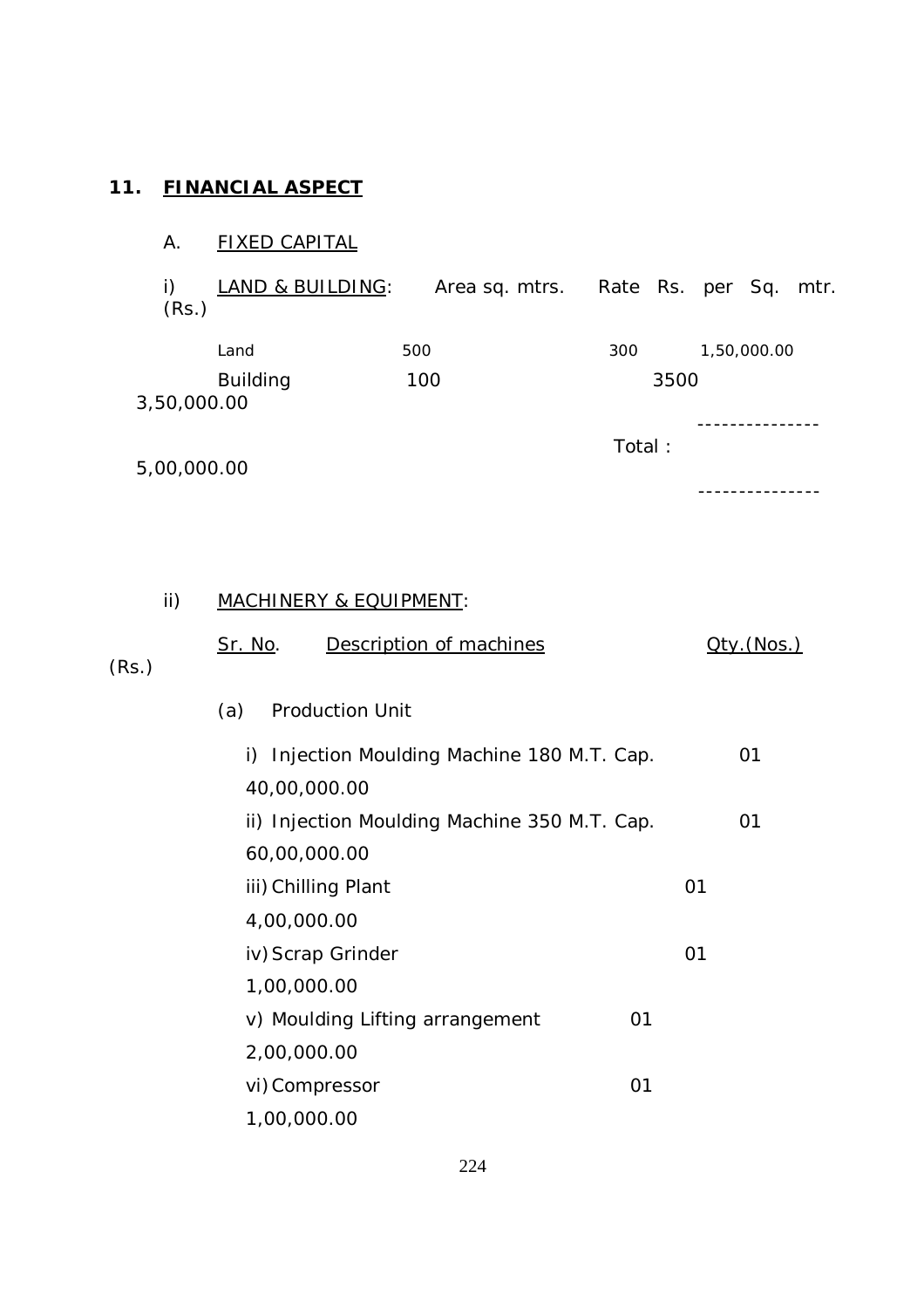| Testing Equipment & Other Accessories<br>(b)<br>2,00,000.00                                                                                            |        |                |
|--------------------------------------------------------------------------------------------------------------------------------------------------------|--------|----------------|
| (c) Electrification & Installation $\varnothing$ 10% of cost & machinery<br>11,00,000.00<br>$(a)$ & $(b)$<br>(d) Pre-operative expenses<br>1,00,000.00 |        |                |
| Total cost of machinery & equipment (a to d)<br>1,22,00,000.00                                                                                         |        |                |
| (e) Cost of Moulds & Dies                                                                                                                              |        |                |
| 7,00,000.00                                                                                                                                            |        |                |
| (f) Cost of Office Equipment/Furniture/Computers etc.<br>3,00,000.00                                                                                   |        |                |
|                                                                                                                                                        | Total: | 1,32,00,000.00 |
| Fixed Capital (i) + (ii) = $15,00,000 + 1,32,00,000$<br>1,37,00,000.00                                                                                 |        | $=$            |

# B. WORKING CAPITAL

i) Staff and Labour (Per Month)

| Designation                 |    | Nos. Salary (Rs.) | (Rs.)     |  |
|-----------------------------|----|-------------------|-----------|--|
|                             |    |                   |           |  |
| Production Engineer/Manager | 01 | 12,000            |           |  |
| 12,000.00                   |    |                   |           |  |
| Sales Executive             | 01 | 8,000             | 8,000.00  |  |
| Accountant-cum-Store Keeper |    | 5,000<br>01       |           |  |
| 5,000.00                    |    |                   |           |  |
| Watchman                    | 02 | 3,000             | 6,000.00  |  |
| <b>Skilled Workers</b>      | 03 | 4,000             | 12,000.00 |  |
| Helpers                     | 03 | 3,000             | 9,000.00  |  |
|                             |    |                   |           |  |

-----------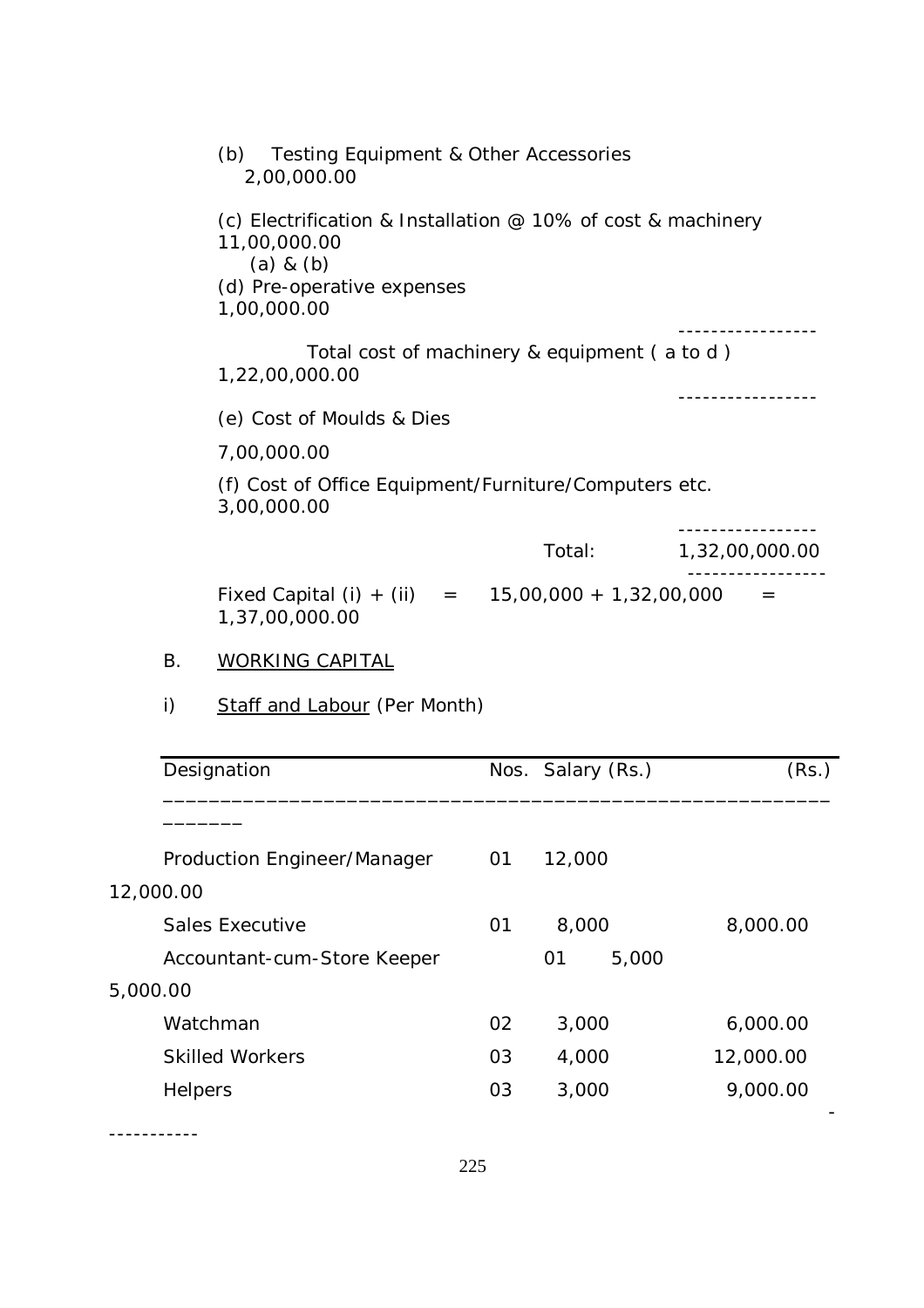52,000.00

113

## Add perquisite @ 10% of the Salary 5,200.00

|               |              |                                                                 |              | Total:<br>Or Say | 57,200.00                              | 57,000.00 |
|---------------|--------------|-----------------------------------------------------------------|--------------|------------------|----------------------------------------|-----------|
| $\mathsf{ii}$ |              | Raw Material (Per Month)                                        | Qty. (Tones) |                  | Rate Rs/kg. (Rs.)                      |           |
|               | 37,50,000.00 | P.P. Granules                                                   | 50 M.T.      | 75,000           |                                        |           |
| iii)          |              | Utilities (per month):                                          |              |                  | (Rs.)                                  |           |
|               | a)           | Power<br>(60% utilisation x 265 KW x 500 hrs. x Rs. 5 per unit) |              |                  | 3,97,500.00                            |           |
| 2,500.00      | b)           | Water                                                           |              |                  |                                        |           |
|               |              |                                                                 |              | Total:           | 4,00,000.00<br>- - - - - - - - - - - - |           |
| iv)<br>(Rs.)  |              | Other Contingent Expenses (Per month)                           |              |                  |                                        |           |
|               |              | kkk) Repairs and Maintenance<br>2,000.00                        |              |                  |                                        |           |
|               | III)         | <b>Transportation Charges</b>                                   |              |                  |                                        | 5,000.00  |
|               | mmm)         | Postage and stationery<br>1,000.00                              |              |                  |                                        |           |
|               |              | nnn) Telephone/Fax/Computer<br>2,000.00                         |              |                  |                                        |           |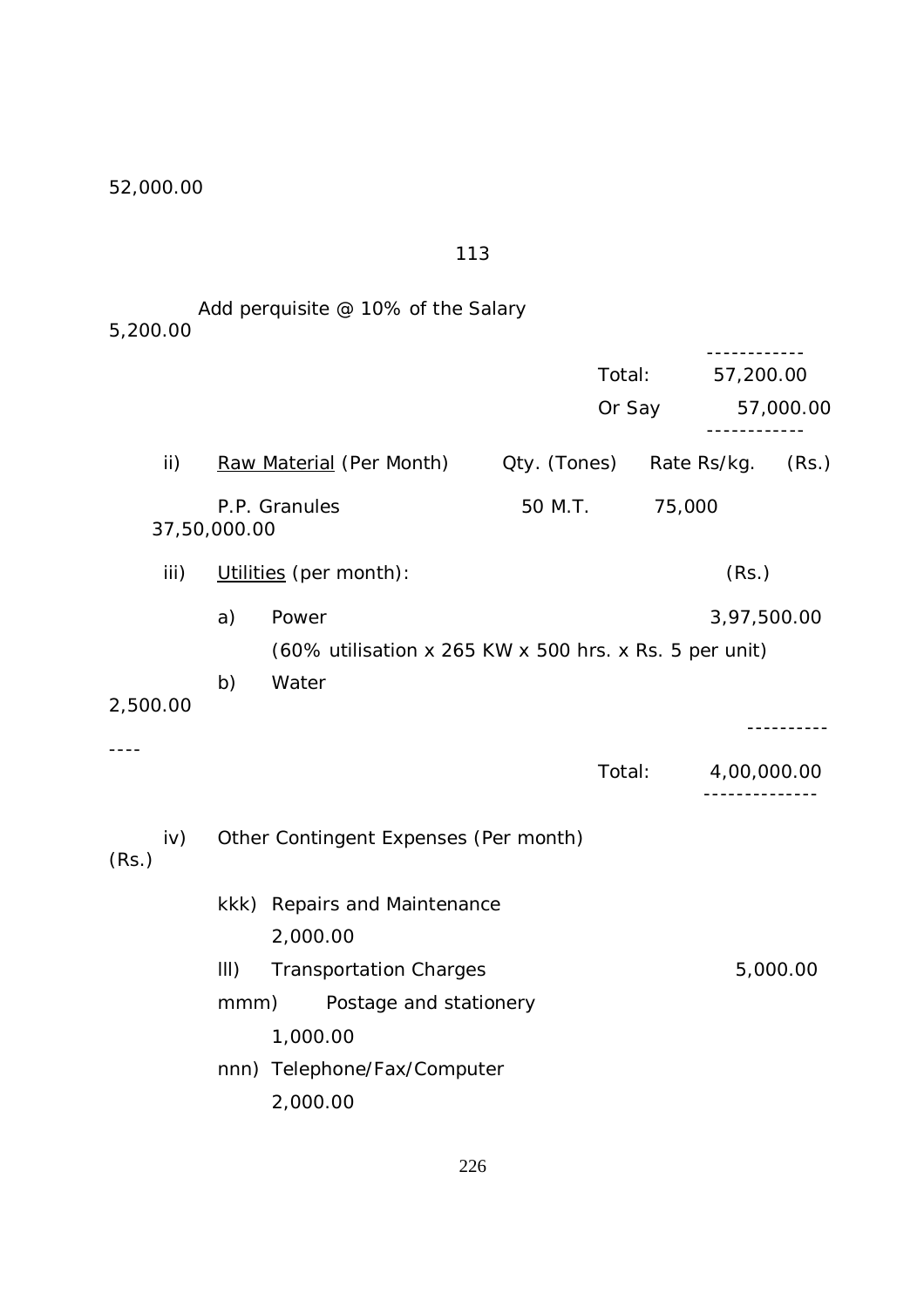|              |                |                  | 000) Consumable Stores                    |        |                |
|--------------|----------------|------------------|-------------------------------------------|--------|----------------|
|              |                |                  | 1,000.00                                  |        |                |
|              |                |                  | ppp) Advertisement & Publicity            |        |                |
|              |                |                  | 3,000.00                                  |        |                |
|              |                | qqq)             | Insurance                                 |        | 10,000.00      |
|              |                | rrr)             | Miscellaneous Expenses<br>1,000.00        |        |                |
|              |                |                  |                                           | Total: | 25,000.00      |
| 12.          |                |                  | <b>TOTAL WORKING CAPITAL</b> (Per Month)  |        | (Rs.)          |
|              | i)             |                  | Staff and Labour                          |        | 57,000.00      |
|              | ii)            |                  | Raw Material                              |        |                |
|              |                | 37,50,000.00     |                                           |        |                |
|              | iii)           | <b>Utilities</b> |                                           |        | 4,00,000.00    |
|              | iv)            |                  | Other Contingent Exp.                     |        | 25,000.00      |
|              |                |                  |                                           |        |                |
|              |                |                  |                                           | Total: | 42,32,000.00   |
|              |                |                  | Working Capital for 3 months<br>114       |        | 1,26,96,000.00 |
| 13.<br>(Rs.) |                |                  | <b>TOTAL CAPITAL INVESTMENT</b>           |        |                |
|              | Α.             |                  | <b>Fixed Capital</b>                      |        |                |
|              | 1,37,00,000.00 |                  | Working Capital for 3 months<br><b>B.</b> |        |                |
|              | 1,26,96,000.00 |                  |                                           |        |                |
|              |                |                  |                                           |        |                |
|              |                |                  |                                           | Total: | 2,63,96,000.00 |
|              |                |                  |                                           |        |                |

## **14. FIANCIAL ANALYSIS** (Rs.)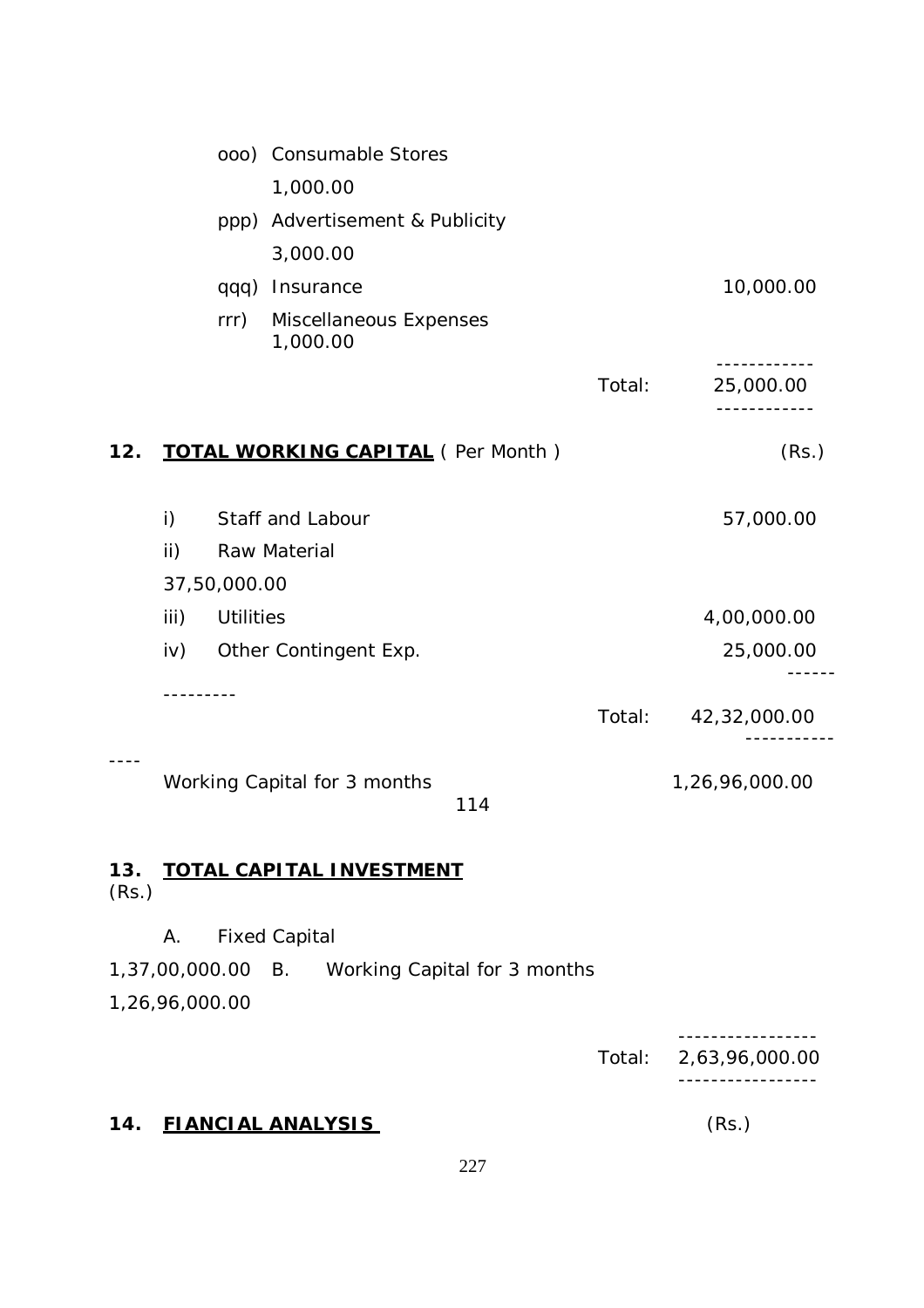A. Cost of Production (per year) (300 days)

(a) Total Recurring Cost

5,07,84,000.00

(b) Depreciation on building @ 5%

17,500.00

(c) Depreciation on machinery& equipment @ 10%

12,20,000.00

(d) Depreciation on Dies, Moulds & Office equipment 2,80,000.00 @ 20%

(f) Interest on total Capital Investment  $@12\%$ 31,67,520.00

------------------

Total: 5,53,89,020.00

Or Say Rs.

#### 5,53,89,000.00

B. Sales/Turn over (per year)

|       | Item                                                                      | MT) | Rate (MT)   | alue |
|-------|---------------------------------------------------------------------------|-----|-------------|------|
| (Rs.) |                                                                           |     |             |      |
|       | P.P. Paint containers<br>6,30,00,000.00<br>$\frac{1}{2}$ Ltr. to 20 ltrs. | 600 | 1,05,000.00 |      |

C. Net Profit (Per year)

| $Sales(Rs) -$ |                          | Cost of Production (Rs.) | $=$ | Profit (Rs.)     |
|---------------|--------------------------|--------------------------|-----|------------------|
| 6,30,00,000   | $\overline{\phantom{0}}$ | 5,53,89,900              |     | $= 76,11,000.00$ |

| $\Box$ | Net Profit Ratio    = |     | Net Profit x 100 |           |
|--------|-----------------------|-----|------------------|-----------|
|        |                       |     | <b>Sales</b>     |           |
|        |                       | $=$ | 76,11,000 x 100  | $=$ 12.1% |
|        |                       |     | 6,30,00,000      |           |

E. Rate of Return  $=$  Net Profit  $x$  100 Total Capital Investment

$$
= \frac{76,11,000 \times 100}{228} = 28.33 \%
$$